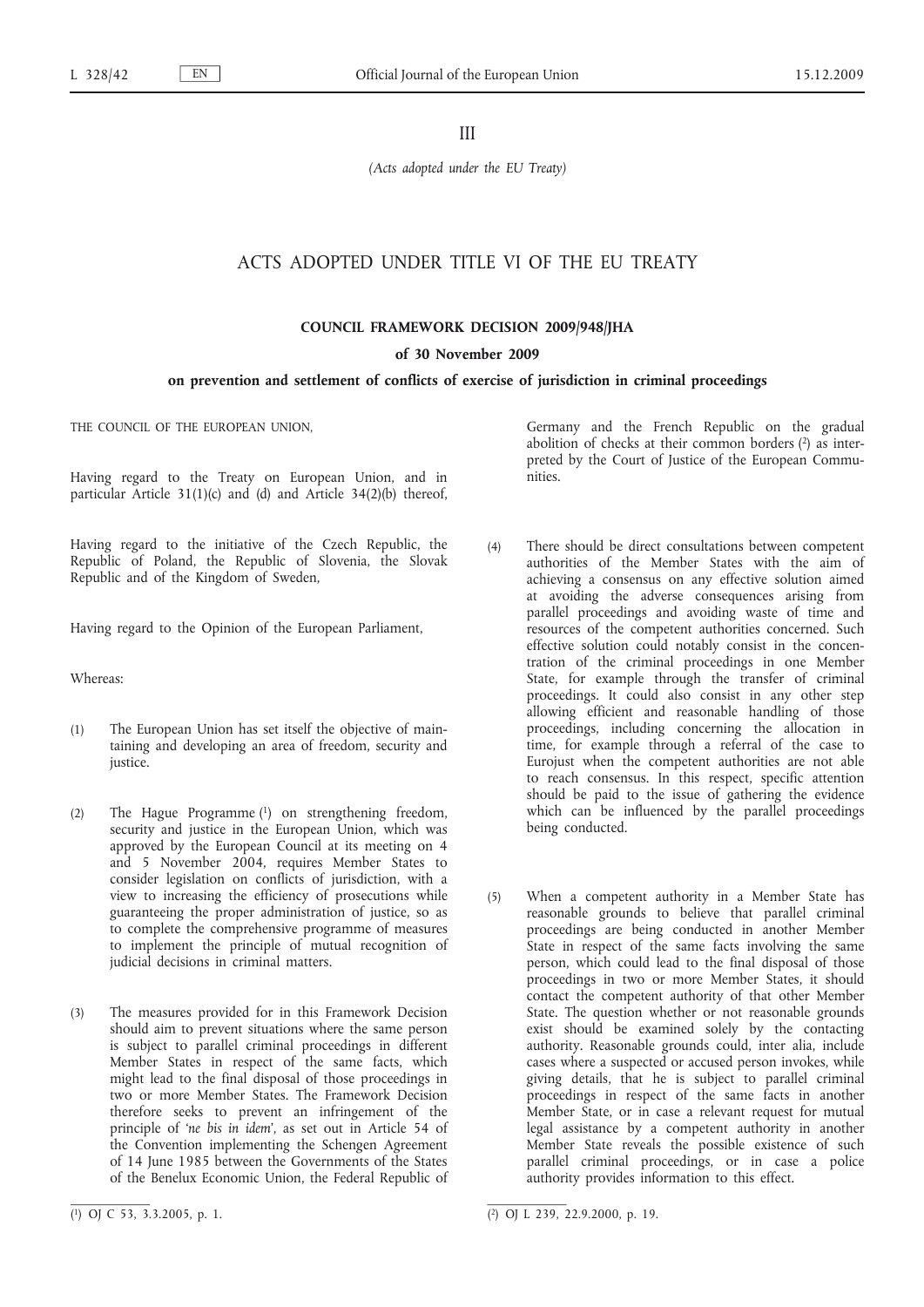- (6) The process of exchange of information between competent authorities should be based upon the obligatory exchange of a specific minimum set of information, which should always be provided. The information concerned should notably facilitate the process of ensuring the proper identification of the person concerned and the nature and stage of the respective parallel proceedings.
- (7) A competent authority which has been contacted by a competent authority of another Member State should have a general obligation to reply to the request submitted. The contacting authority is encouraged to set a deadline within which the contacted authority should respond, if possible. The specific situation of a person deprived of liberty should be fully taken into account by the competent authorities throughout the procedure of taking contact.
- (8) Direct contact between competent authorities should be the leading principle of cooperation established under this Framework Decision. Member States should have discretion to decide which authorities are competent to act in accordance with this Framework Decision, in compliance with the principle of national procedural autonomy, provided that such authorities have competence to intervene and decide accordingly with its provisions.
- (9) When striving to reach consensus on any effective solution aimed at avoiding the adverse consequences arising from parallel proceedings being conducted in two or more Member States, the competent authorities should take into account that each case is specific and give consideration to all its facts and merits. In order to reach consensus, the competent authorities should consider relevant criteria, which may include those set out in the Guidelines which were published in the Eurojust Annual Report 2003 and which were drawn up for the needs of practitioners, and take into account for example the place where the major part of the criminality occurred, the place where the majority of the loss was sustained, the location of the suspected or accused person and possibilities for securing its surrender or extradition to other jurisdictions, the nationality or residence of the suspected or accused person, significant interests of the suspected or accused person, significant interests of victims and witnesses, the admissibility of evidence or any delays that may occur.
- (10) The obligation for competent authorities to enter into direct consultations in order to reach consensus in the context of this Framework Decision should not exclude the possibility that such direct consultations be conducted with the assistance of Eurojust.
- (11) No Member State should be obliged to waive or to exercise jurisdiction unless it wishes to do so. As long as consensus on the concentration of criminal

proceedings has not been reached, the competent authorities of the Member States should be able to continue criminal proceedings for any criminal offence which falls within their national jurisdiction.

- (12) Since the very aim of this Framework Decision is to prevent unnecessary parallel criminal proceedings which could result in an infringement of the principle of *ne bis in idem*, its application should not give rise to a conflict of exercise of jurisdiction which would not occur otherwise. In the common area of freedom, security and justice, the principle of mandatory prosecution, governing the law of procedure in several Member States, should be understood and applied in a way that it is deemed to be fulfilled when any Member State ensures the criminal prosecution of a particular criminal offence.
- (13) Where consensus has been reached on the concentration of criminal proceedings in one Member State, the competent authorities in the other Member State should act in a way that is compatible with that consensus.
- (14) As Eurojust is particularly well suited to provide assistance in resolving conflicts of jurisdiction, the referral of a case to Eurojust should be a usual step, when it has not been possible to reach consensus. It should be noted that, in accordance with Article 13(7)(a) of Council Decision 2002/187/JHA of 28 February 2002 setting up Eurojust with a view to reinforcing the fight against serious crime (1) (the 'Eurojust Decision'), as modified, most recently by Council Decision 2009/426/JHA of 16 December 2008 on the strengthening of Eurojust (2), Eurojust has to be informed of any case where conflicts of jurisdiction have arisen or are likely to arise and that a case can be referred to Eurojust at any moment if at least one competent authority involved in the direct consultations deems it appropriate.
- (15) This Framework Decision is without prejudice to proceedings under the European Convention on the Transfer of Proceedings in Criminal Matters, signed in Strasbourg on 15 May 1972, as well as any other arrangements concerning the transfer of proceedings in criminal matters between the Member States.
- (16) This Framework Decision should not lead to an undue administrative burden in cases where for the problems addressed more suitable options are readily available. Thus in situations where more flexible instruments or arrangements are in place between Member States, those should prevail over this Framework Decision.

<sup>(</sup> 1) OJ L 63, 6.3.2002, p. 1.

<sup>(</sup> 2) OJ L 138, 4.6.2009, p. 14.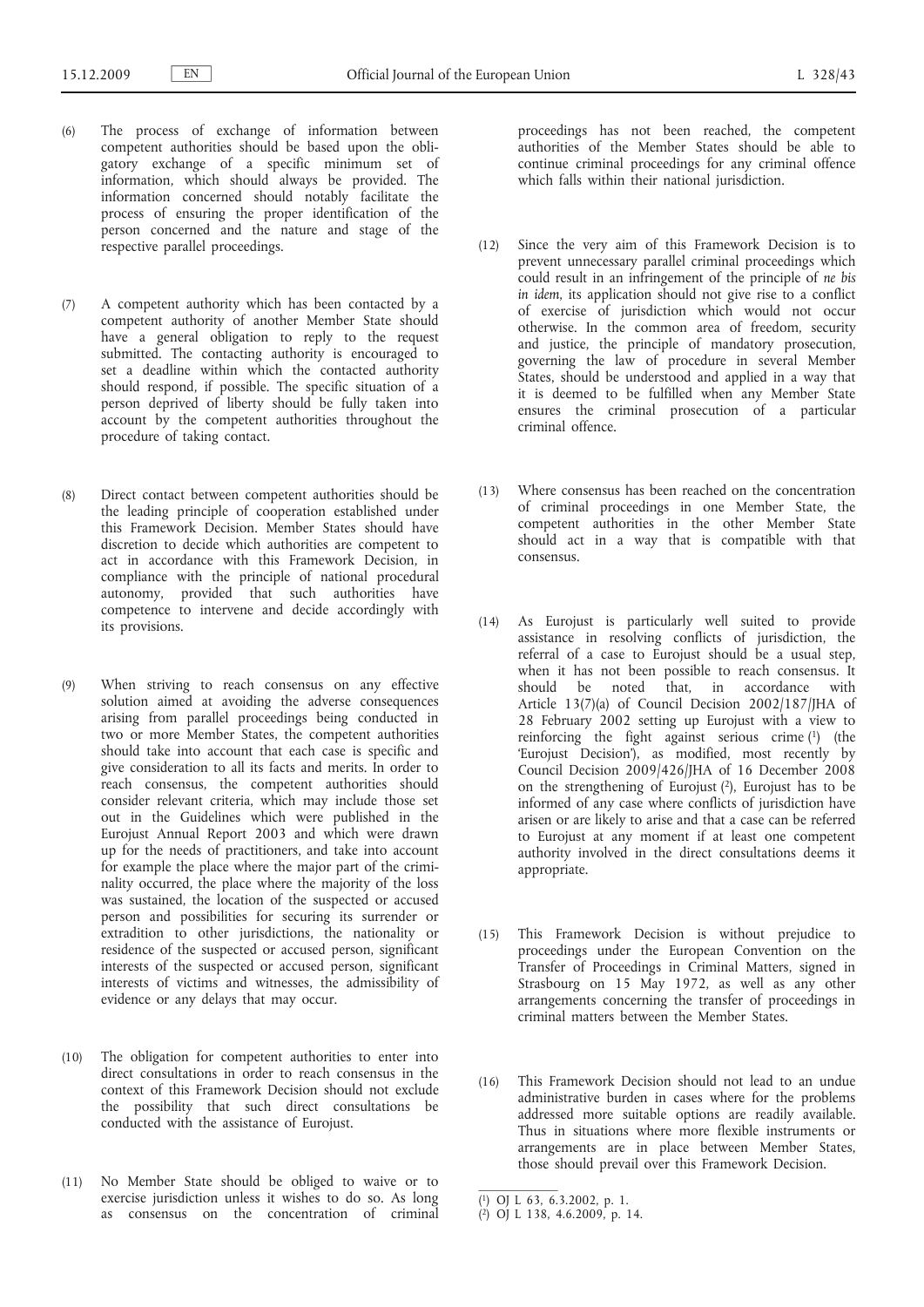- (17) This Framework Decision is limited to establishing provisions on the exchange of information and direct consultations between the competent authorities of the Member States and therefore does not affect any right of individuals to argue that they should be prosecuted in their own or in another jurisdiction, if such right exists under national law.
- (18) Council Framework Decision 2008/977/JHA of 27 November 2008 on the protection of personal data processed in the framework of police and judicial cooperation in criminal matters (1) should apply to the processing of personal data exchanged under this Framework Decision.
- (19) When making a declaration concerning the language regime, Member States are encouraged to include at least one language which is commonly used in the European Union other than their official language.
- (20) This Framework Decision respects the fundamental rights and observes the principles recognised by Article 6 of the Treaty on European Union and reflected by the Charter of Fundamental Rights of the European Union,

HAS ADOPTED THIS FRAMEWORK DECISION:

### *CHAPTER 1*

## **GENERAL PRINCIPLES**

## *Article 1*

## **Objective**

1. The objective of this Framework Decision is to promote a closer cooperation between the competent authorities of two or more Member States conducting criminal proceedings, with a view to improving the efficient and proper administration of justice.

- 2. Such closer cooperation aims to:
- (a) prevent situations where the same person is subject to parallel criminal proceedings in different Member States in respect of the same facts, which might lead to the final disposal of the proceedings in two or more Member States thereby constituting an infringement of the principle of '*ne bis in idem*'; and
- (b) reach consensus on any effective solution aimed at avoiding the adverse consequences arising from such parallel proceedings.

#### *Article 2*

### **Subject matter and scope**

1. With a view to achieving the objective set out in Article 1, this Framework Decision establishes a framework on:

- (a) a procedure for establishing contact between the competent authorities of Member States, with a view to confirming the existence of parallel criminal proceedings in respect of the same facts involving the same person;
- (b) the exchange of information, through direct consultations, between the competent authorities of two or more Member States conducting parallel criminal proceedings in respect of the same facts involving the same person, in case they already have knowledge of the existence of parallel criminal proceedings, with a view to reaching consensus on any effective solution aimed at avoiding the adverse consequences arising from such parallel proceedings.

2. This Framework Decision shall not apply to proceedings which are covered by the terms of Articles 5 and 13 of Council Regulation (EC) No 1/2003 of 16 December 2002 on the implementation of the rules on competition laid down in Articles 81 and 82 of the Treaty (2).

#### *Article 3*

#### **Definitions**

For the purposes of this Framework Decision:

- (a) 'parallel proceedings' means criminal proceedings, including both the pre-trial and the trial phases, which are conducted in two or more Member States concerning the same facts involving the same person;
- (b) 'competent authority' means a judicial authority or another authority, which is competent, under the law of its Member State, to carry out the acts envisaged by Article 2(1) of this Framework Decision;
- (c) 'contacting authority' means a competent authority of a Member State, which contacts a competent authority of another Member State to confirm the existence of parallel proceedings;
- (d) 'contacted authority' means the competent authority which is asked by a contacting authority to confirm the existence of parallel criminal proceedings.

<sup>(</sup> 1) OJ L 350, 30.12.2008, p. 60. (2) OJ L 1, 4.1.2003, p. 1.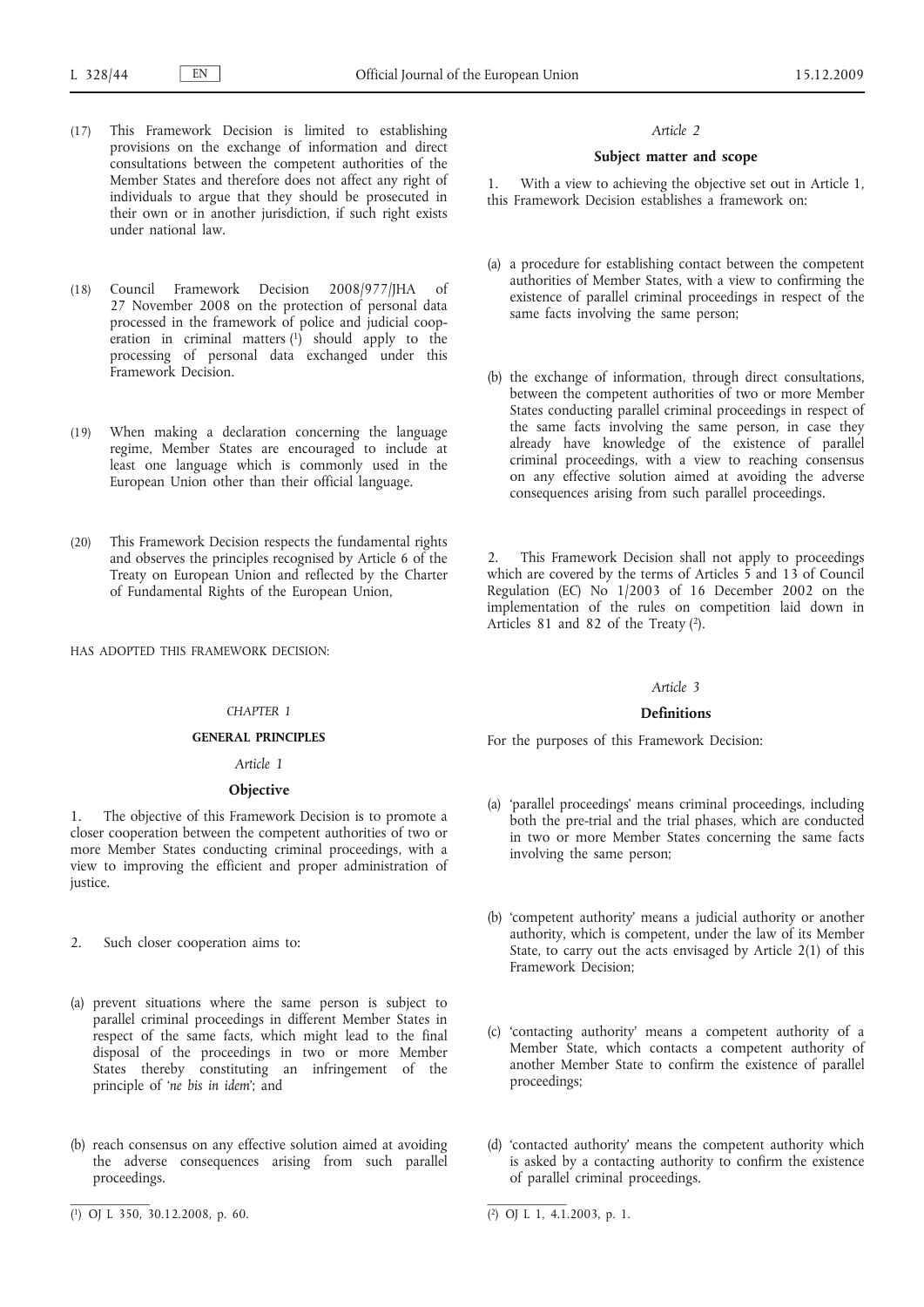### *Article 4*

### **Determination of competent authorities**

1. Member States shall determine the competent authorities in a way that promotes the principle of direct contact between authorities.

2. In accordance with paragraph 1, each Member State shall inform the General Secretariat of the Council which authorities under its national law are competent to act in accordance with this Framework Decision.

3. Notwithstanding paragraphs 1 and 2, each Member State may designate, if it is necessary as a result of the organisation of its internal system, one or more central authorities responsible for the administrative transmission and reception of requests for information according to Article 5 and/or for the purpose of assisting the competent authorities in the consultation process. Member States wishing to make use of the possibility to designate a central authority or authorities shall communicate this information to the General Secretariat of the Council.

The General Secretariat of the Council shall make the information received under paragraphs 2 and 3 available to all Member States and to the Commission.

#### *CHAPTER 2*

### **EXCHANGE OF INFORMATION**

#### *Article 5*

#### **Obligation to contact**

When a competent authority of a Member State has reasonable grounds to believe that parallel proceedings are being conducted in another Member State, it shall contact the competent authority of that other Member State to confirm the existence of such parallel proceedings, with a view to initiating direct consultations as provided for in Article 10.

2. If the contacting authority does not know the identity of the competent authority to be contacted, it shall make all necessary inquiries, including via the contact points of the European Judicial Network, in order to obtain the details of that competent authority.

3. The procedure of contacting shall not apply when the competent authorities conducting parallel proceedings have already been informed of the existence of these proceedings by any other means.

### *Article 6*

#### **Obligation to reply**

The contacted authority shall reply to a request submitted in accordance with Article 5(1) within any reasonable deadline indicated by the contacting authority, or, if no deadline has been indicated, without undue delay, and inform the contacting authority whether parallel proceedings are taking place in its Member State. In cases where the contacting authority has informed the contacted authority that the suspected or accused person is held in provisional detention or custody, the latter authority shall treat the request as a matter of urgency.

2. If the contacted authority cannot provide a reply within any deadline set by the contacting authority, it shall promptly inform the contacting authority of the reasons thereof and indicate the deadline within which it shall provide the requested information.

3. If the authority which has been contacted by a contacting authority is not the competent authority under Article 4, it shall without undue delay transmit the request for information to the competent authority and shall inform the contacting authority accordingly.

### *Article 7*

#### **Means of communication**

The contacting and contacted authorities shall communicate by any means whereby a written record can be produced.

### *Article 8*

## **Minimum information to be provided in the request**

1. When submitting a request in accordance with Article 5, the contacting authority shall provide the following information:

- (a) the contact details of the competent authority;
- (b) a description of the facts and circumstances that are the subject of the criminal proceedings concerned;
- (c) all relevant details about the identity of the suspected or accused person and about the victims, if applicable;
- (d) the stage that has been reached in the criminal proceedings; and
- (e) information about provisional detention or custody of the suspected or accused person, if applicable.

2. The contacting authority may provide relevant additional information relating to the criminal proceedings that are being conducted in its Member State, for example relating to any difficulties which are being encountered in that State.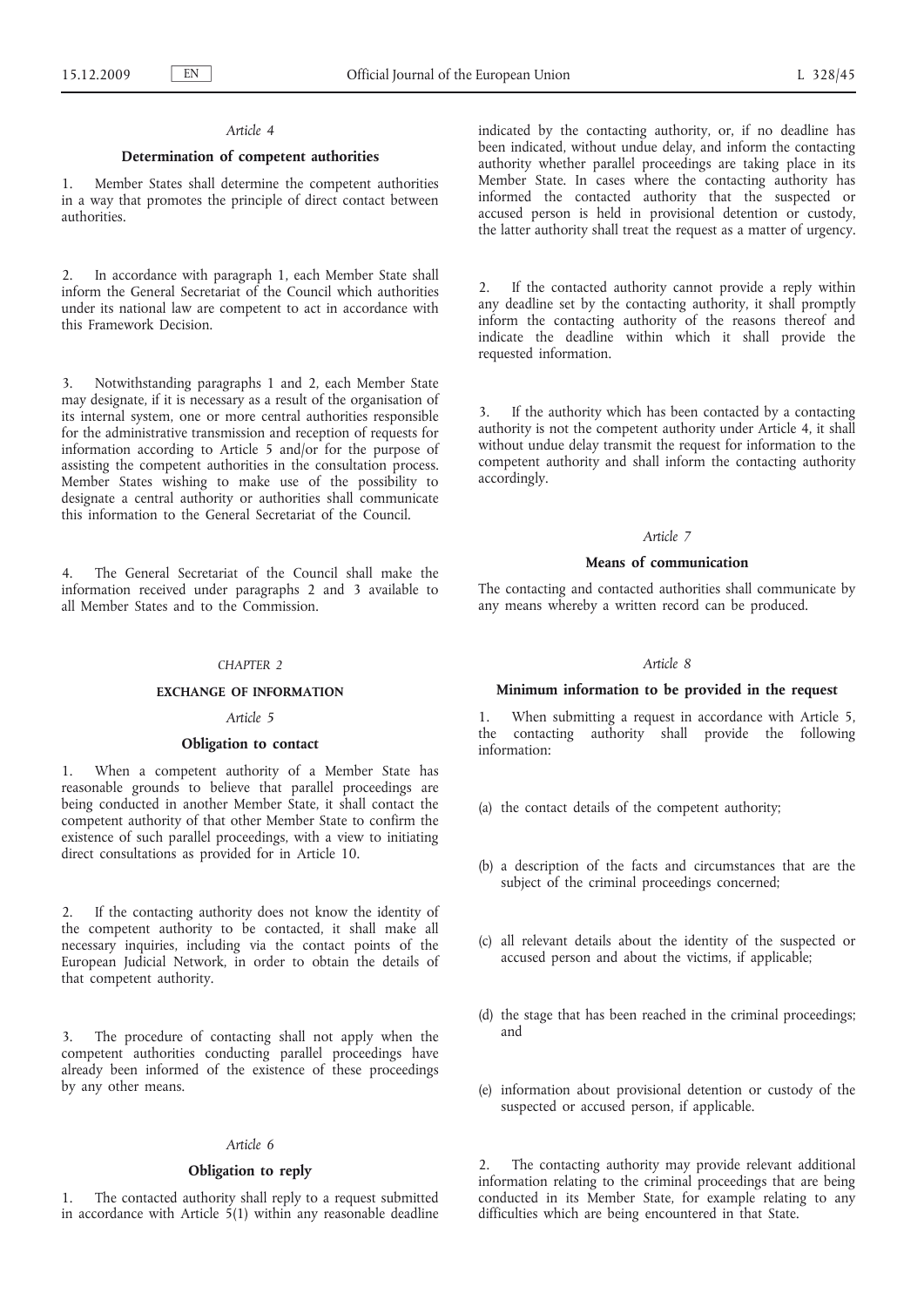### *Article 9*

#### **Minimum information to be provided in the response**

1. The response by the contacted authority in accordance with Article  $\vec{6}$  shall contain the following information:

(a) whether criminal proceedings are being or were conducted in respect of some or all of the same facts as those which are subject of the criminal proceedings referred to in the request for information submitted by the contacting authority, and whether the same persons are involved;

in case of a positive answer under (a):

- (b) the contact details of the competent authority; and
- (c) the stage of these proceedings, or, where a final decision has been reached, the nature of that final decision.

2. The contacted authority may provide relevant additional information relating to the criminal proceedings that are being or were conducted in its Member State, in particular concerning any related facts which are the subject of the criminal proceedings in that State.

### *CHAPTER 3*

## **DIRECT CONSULTATIONS**

#### *Article 10*

#### **Obligation to enter into direct consultations**

1. When it is established that parallel proceedings exist, the competent authorities of the Member States concerned shall enter into direct consultations in order to reach consensus on any effective solution aimed at avoiding the adverse consequences arising from such parallel proceedings, which may, where appropriate, lead to the concentration of the criminal proceedings in one Member State.

2. As long as the direct consultations are being conducted, the competent authorities concerned shall inform each other of any important procedural measures which they have taken in the proceedings.

3. In the course of the direct consultations, competent authorities involved in those consultations shall whenever reasonably possible reply to requests for information emanating from other competent authorities that are involved in those consultations. However, when a competent authority is requested by another competent authority to provide specific information which could harm essential national security

interests or could jeopardise the safety of individuals, it shall not be required to provide that information.

#### *Article 11*

## **Procedure of reaching consensus**

When the competent authorities of Member States enter into direct consultations on a case in order to reach consensus in accordance with Article 10, they shall consider the facts and merits of the case and all the factors which they consider to be relevant.

#### *Article 12*

#### **Cooperation with Eurojust**

1. This Framework Decision shall be complementary and without prejudice to the Eurojust Decision.

2. Where it has not been possible to reach consensus in accordance with Article 10, the matter shall, where appropriate, be referred to Eurojust by any competent authority of the Member States involved, if Eurojust is competent to act under Article 4(1) of the Eurojust Decision.

#### *Article 13*

### **Providing information about the outcome of the proceedings**

If during the course of the direct consultations in accordance with Article 10 consensus has been reached on the concentration of the criminal proceedings in one Member State, the competent authority of that Member State shall inform the respective competent authority (authorities) of the other Member State(s) about the outcome of the proceedings.

#### *CHAPTER 4*

## **GENERAL AND FINAL PROVISIONS**

#### *Article 14*

#### **Languages**

1. Each Member State shall state in a declaration to be deposited with the General Secretariat of the Council which languages, among the official languages of the institutions of the Union, may be used in the procedure of taking contact in accordance with Chapter 2.

2. The competent authorities may agree to use any language in the course of their direct consultations in accordance with Article 10.